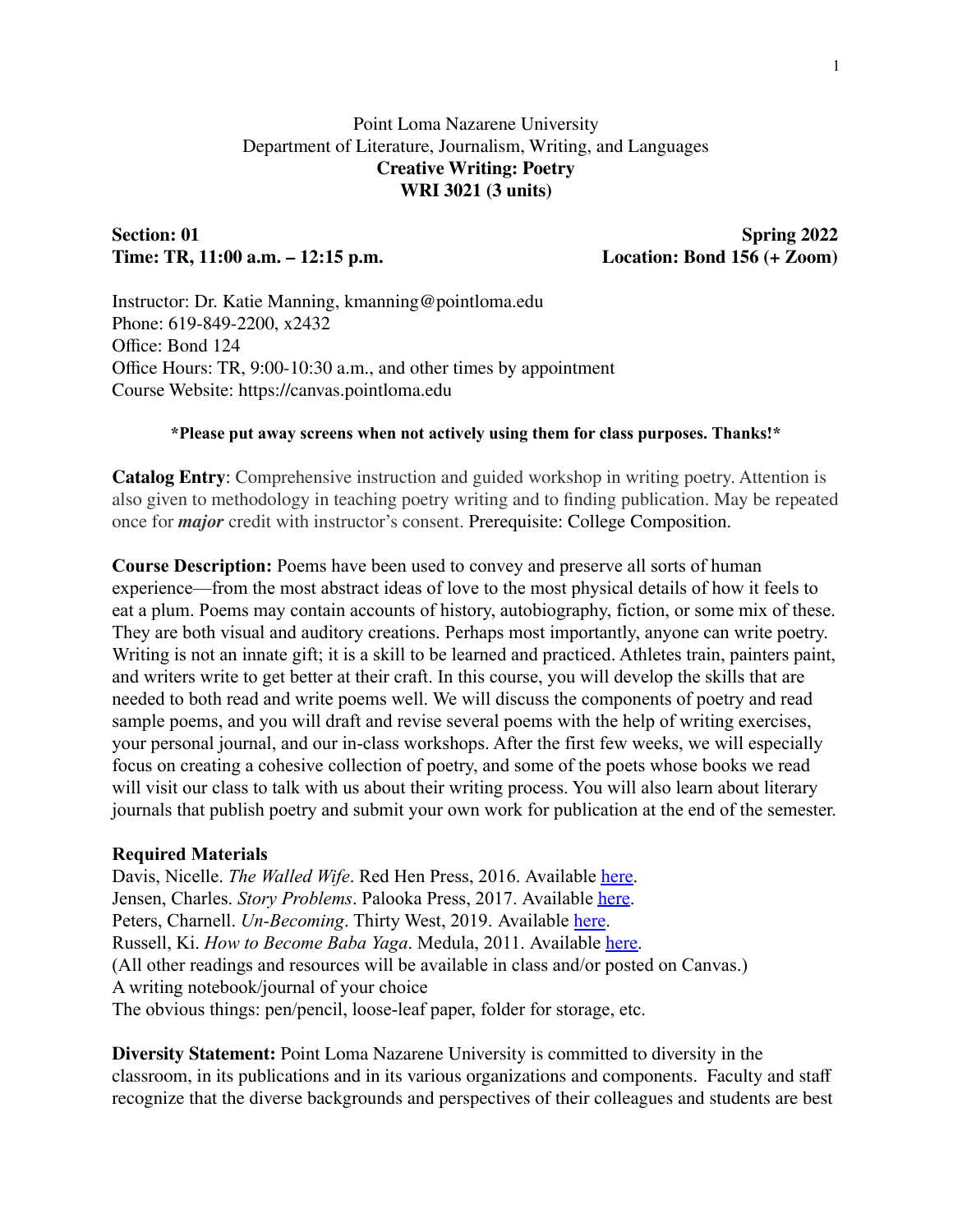served through respect toward gender, disability, age, socioeconomic status, ethnicity, race, culture, and other personal characteristics. In addition, the Department of Literature, Journalism, Writing, and Languages is committed to taking a leadership position that calls for promoting a commitment to diversity in and out of the classroom and in the practices of writing, journalism, and the study of literature and languages.

## **Course Learning Outcomes**

*Students who complete WRI3021 will be able to:*

- 1. identify aspects of theory, style, and structure in works of poetry;
- 2. analyze poetry written by professionals and peers to determine authors' writing techniques in relationship to target audiences and genre conventions;
- 3. employ research techniques as necessary to meet the demands of poetic craft and content;
- 4. craft poems using techniques specific to genre to create descriptive and evocative language;
- 5. apply workshop techniques for constructive criticism of peers and in turn take criticism and use it to improve their own work;
- 6. format texts in a genre-appropriate and professional manner for submission to workshop and publication;
- 7. present written work to live audiences, demonstrating strategies for audience engagement and oral communication.

**Course Credit Hour Information**: In the interest of providing sufficient time to accomplish the stated Course Learning Outcomes, this class meets the PLNU credit hour policy for a 3 unit class delivered over 15 weeks. It is anticipated that students will spend a minimum of 37.5 participation hours per credit hour on their coursework. For this course, students will spend an estimated 112.5 total hours meeting the course learning outcomes. The time estimations are provided in the Canvas modules.

# CLASS POLICIES

\*NOTE: We are experiencing a global pandemic, so please take my policies with a grain of salt and a spoonful of sugar. tl;dr Please don't disappear. Talk to me if you're struggling, and I will help you make a plan. I want you to complete this course successfully.

Grade Distribution: In order to receive credit for the course, all of the following work must be completed. Completion of all major assignments is required to pass the course.

| Reading Reflections & Exercise     | $16\% - 80$ pts  |
|------------------------------------|------------------|
| Recitation                         | $4\%$ - 20 pts   |
| Poems (initial drafts)             | $32\% - 160$ pts |
| Workshops                          | $20\% - 100$ pts |
| Journal Presentation & Submissions | $4\%$ - 20 pts   |
| Final Exam (reading)               | $4\%$ - 20 pts   |
| <b>Final Chapbook</b>              | $20\% - 100$ pts |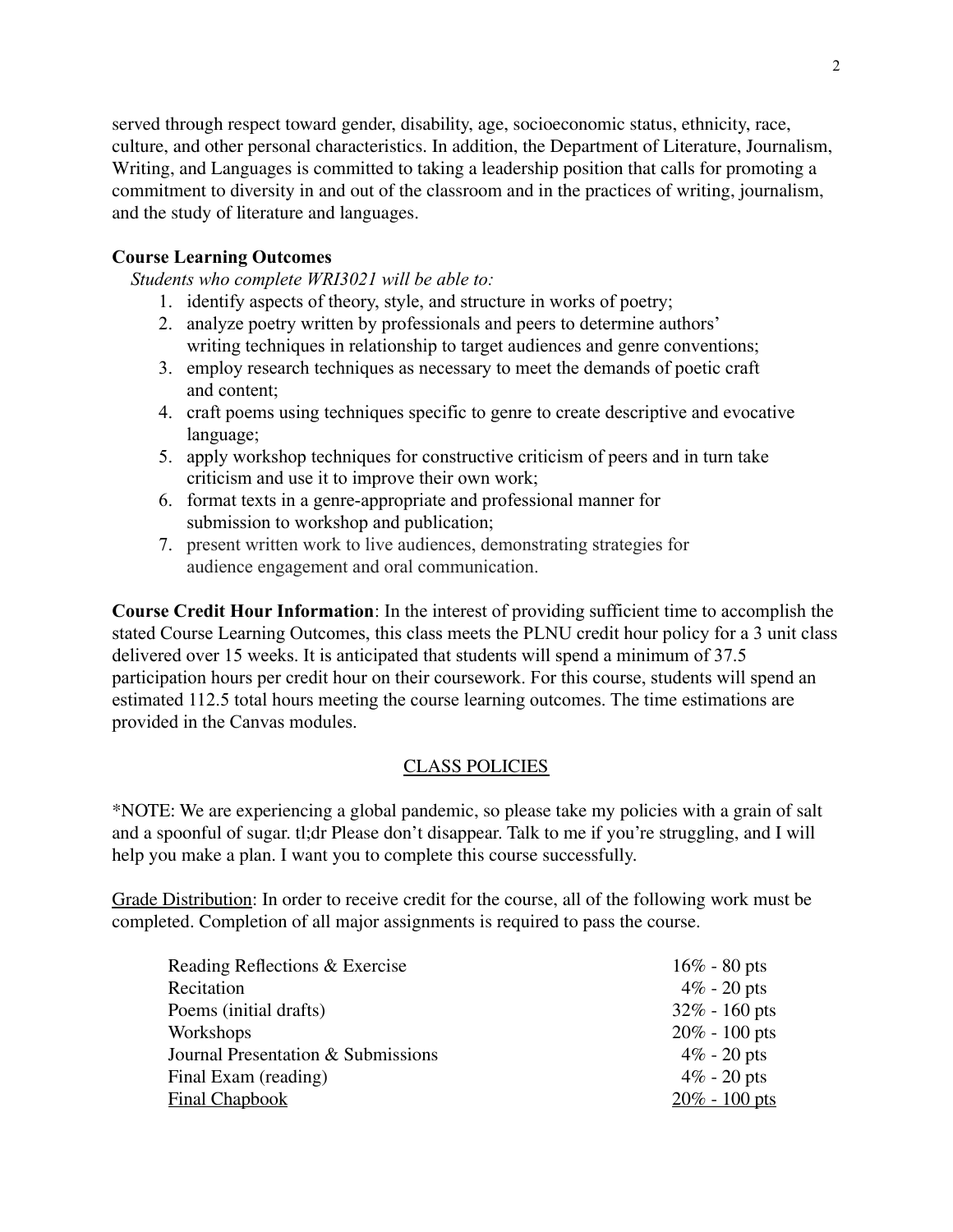*To ta l* ( *app ro x i m a t e )*

 $100\% - 500$  pts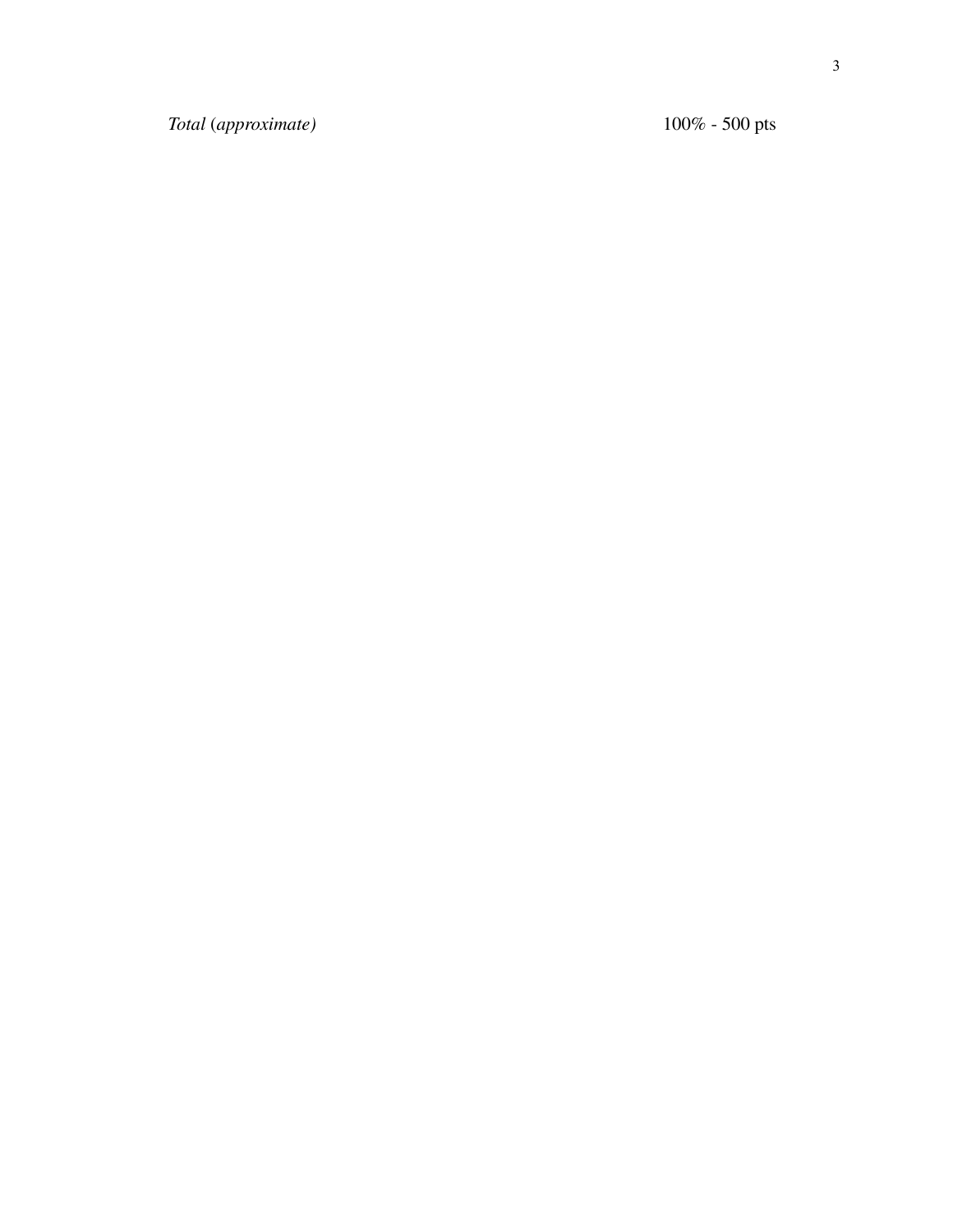Grading Scale & Definitions:

| A: $93-100\%$ | $B - 80 - 82$   | D+: $67-69$   |
|---------------|-----------------|---------------|
| $A - 90-92$   | $C_{+}$ : 77-79 | D: $63-66$    |
| $B + 87-89$   | $C: 73-76$      | $D: 60-62$    |
| $B: 83-86$    | $C - 70 - 72$   | $F:$ below 60 |

A = Phenomenal work that far exceeds the minimum requirements of the assignment; excellent logic, structure, and organization; virtually no grammar and punctuation errors.

 $B =$  Excellent work that exceeds the minimum requirements of the assignment; no major problems with logic, structure, and organization; very few grammar and punctuation errors.  $C =$  Average work that meets the minimum requirements of the assignment; may have minor problems with logic, structure, and organization; may have some grammar and punctuation errors.

 $D =$  Poor work that does not fully meet the minimum requirements of the assignment; may have some problems with logic, structure, and organization; grammar and punctuation errors may hinder meaning.

 $F =$  Poor work that does not fulfill the assignment; may have serious problems with logic, structure, and organization; grammar and punctuation errors may obscure meaning.

Attendance & Participation: Because discussion will be an important part of our class, your regular attendance and participation are required for you to be successful. Your first two absences will not count against your grade, but use them wisely. For each additional absence, your total grade will be lowered by 5%; if you miss class more than 4 times (over 2 weeks), you will automatically fail this course. Coming to class unprepared, misusing a screen, or being disruptive in class will also count as an absence. If you already know that you'll be missing many classes due to some pre-existing schedule conflict, you should not take this course at this time. Also, since arriving late to class is distracting to your classmates (and to me), you are expected to arrive on time. Two late arrivals will count as one absence.

Readings: Readings are due on the date they're listed in the course outline. Always bring your copy of the assigned reading to class with you for use in discussion. Read actively and make notes directly on the text and/or on the side.

Reading Reflections: On days when reading assignments are due, you should bring a brief (200-250 words) typed response to the reading. This might include lines/images that stood out to you (with some comments about why you find them meaningful), questions you have about the text (about the content, the form, or other artistic elements), connections you see between the reading and other parts of your life (classes you're taking, things you've read, current events, etc.), how you want to apply this reading to your own writing, and/or other ways of thoughtfully engaging with the assigned reading. These should follow the paper format guidelines for prose (below), including having a word count in the upper right corner.

Student-Led Exercises: You will be responsible for leading the class in one writing exercise. You should come prepared with some sort of prompt: an object, a song, an image, a story, a current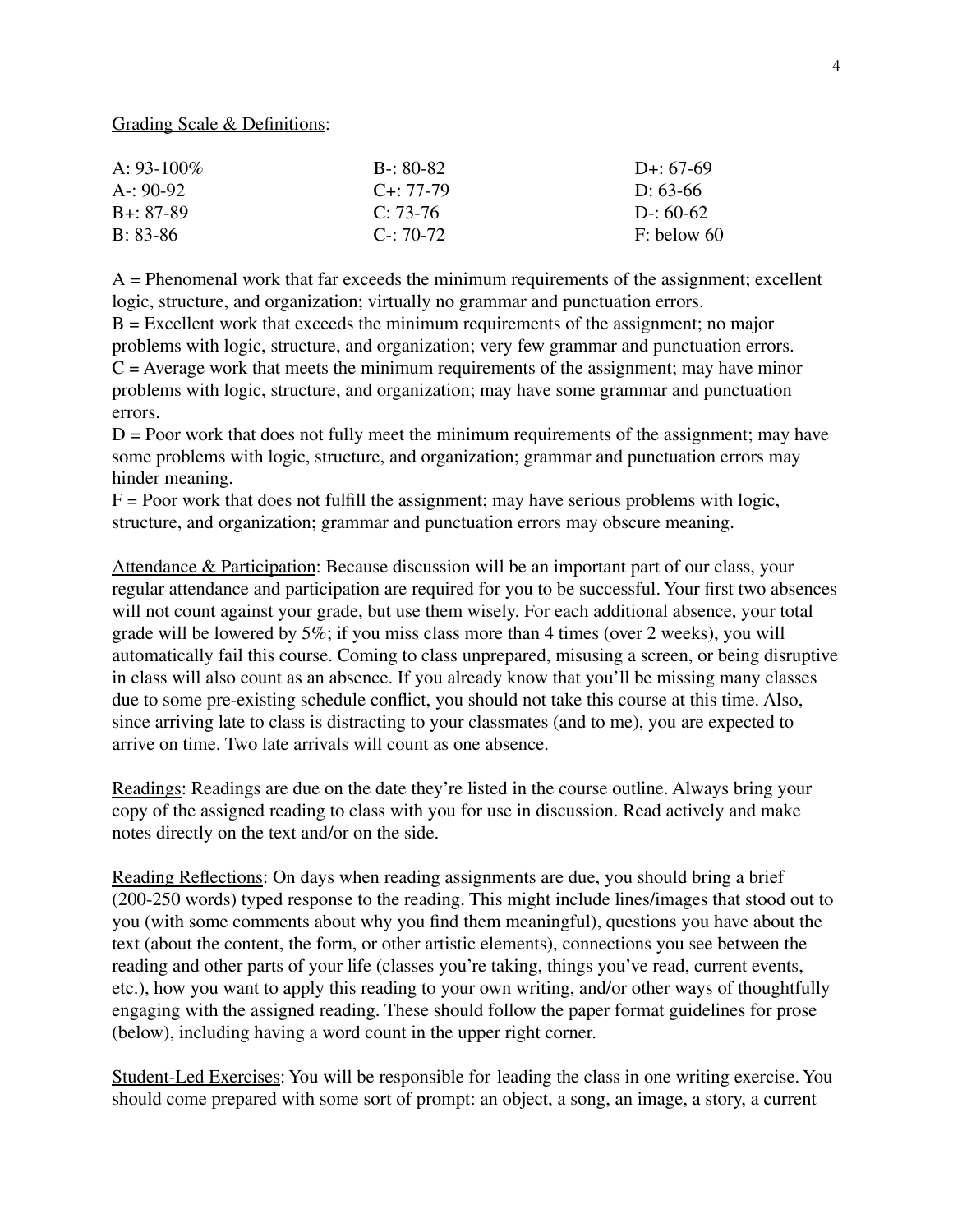event, a new form to try… bring something that gives you the urge to write and might offer possibilities to the other writers in our course. The best exercises will engage more than one of our senses. (Example: Don't just tell us to think about crayons; bring crayons for us to sniff and feel and see. Don't just put an image on the screen; describe the image and give us some suggestions of how to engage with it.) You'll have 2-3 minutes to introduce the exercise, and we'll write for about 5 minutes. You'll be graded on preparedness and quality.

Recitation: Because poems especially demand to be heard and remembered, you will memorize and recite for the class one of our assigned poems (or talk with me to make arrangements for reciting part of an especially long poem). Your recitation should be practiced and nearly perfect. On the class period after your recitation, turn in a 1-2 page written reflection about the poem and your experience of memorizing and reciting it: how did memorizing the poem affect your understanding, interpretation, and/or appreciation of the poem?

Poems: You will turn in several early drafts of poems. Some of these will have assigned styles or content, but many will be self-assigned. Please follow the Canvas modules closely and submit pieces on the day they are due. These early drafts need not be masterpieces, but they should not be sloppy. It should be clear that you worked on them extensively.

Workshops: We will do workshops as a whole class throughout the semester. The week before your workshop, you will post your piece on Canvas (please use .doc file format). For each workshop, you will be responsible for reading the pieces before class, writing initial comments (in the form of a letter to the author), and having the reading and comments with you for discussion. During workshops, we will thoroughly discuss the writing to give the authors a chance to see how readers are experiencing their work and to give some feedback for revision. Your workshop grade will be based on both your verbal participation and written comments.

Final Chapbook: At your scheduled conference time, you will submit a project proposal, in which you will describe some sort of research, experience, theme, location, style, or other unifying element that will guide your writing for the rest of the semester. You will draft and revise at least 10 poems for this collection. At the end of the semester, you will turn in a final chapbook that includes a title, a brief (1-2 paragraph) introduction to your work, 10 well-revised poems, and a brief statement (footnote or endnote) for *each* poem on why/how you began, revised, and settled it.

Literary Journal Presentation: Browse the lists of literary journals on [www.pw.org.](http://www.pw.org) Visit some journals' websites, read sample poems, and look at their submission guidelines. Choose two journals that publish poetry and that seem to fit your own or a classmate's aesthetic. On presentation day, come to class prepared to give a one-minute talk about each journal you've chosen. Your presentation should include a digital flyer that gives your classmates an overview of each magazine's aesthetic (including preferred writing styles), masthead (relevant editors), submission guidelines, web address, contact info, and anything else you think is useful.

Journal Submissions: By the final day of class, you will submit evidence of two complete literary journal submissions (screenshots of sent emails or Submittable confirmation will work). I will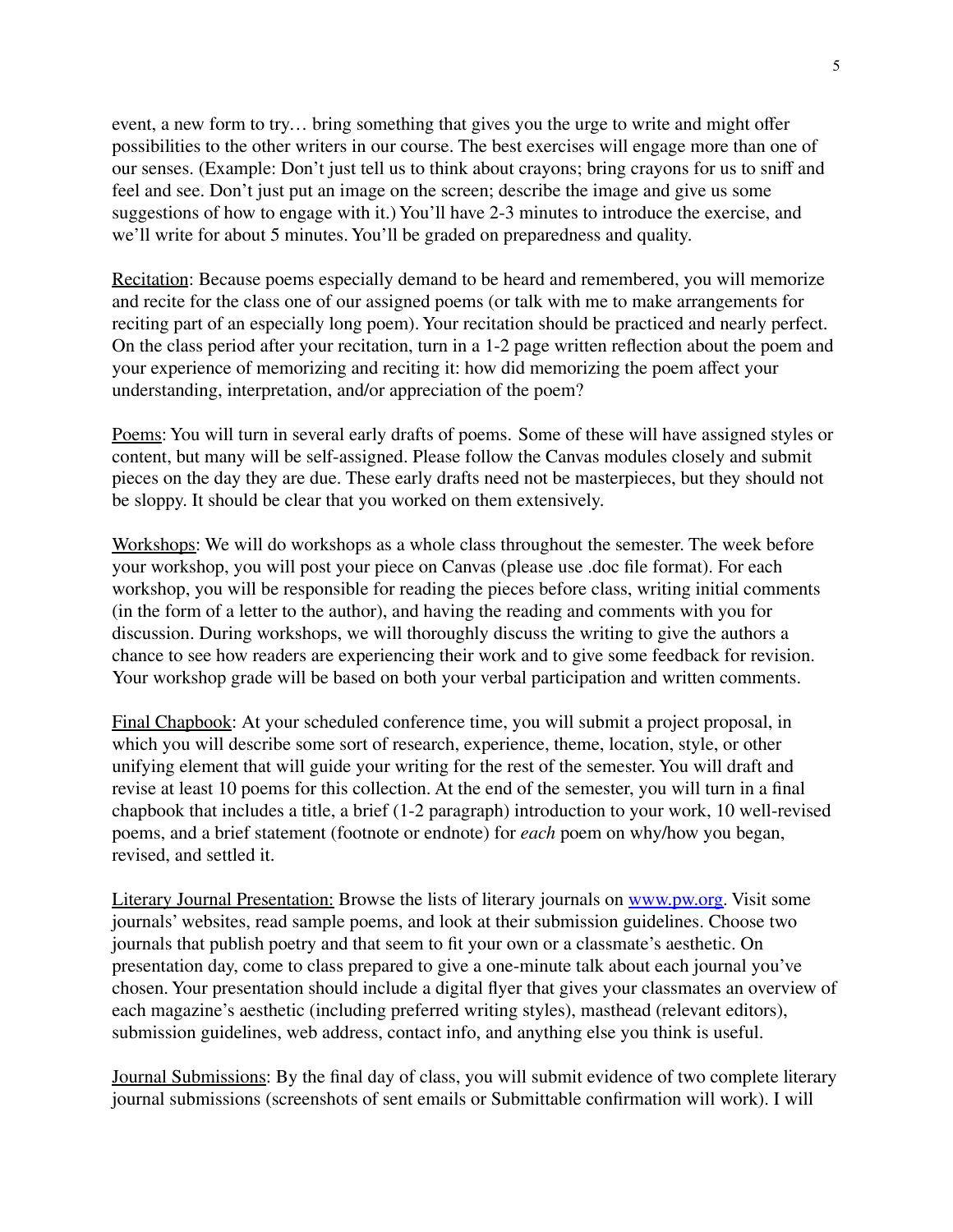give you instructions and advice on cover letters/emails and other technical details of submissions later in the semester. For now, concern yourself with writing and revising to make your work as strong as it can be.

Paper Format: All assignments, unless otherwise instructed, must be typed, in 12-point Times or Arial font, with one-inch margins. Poems should usually be single spaced or spaced according to the design of the author. Prose should be double spaced and include a word count in the upper right corner. Please submit electronic copies in the appropriate place on Canvas as instructed for each assignment.

Final Exam: Attendance is mandatory. For your final, you will give a practiced, polished introduction to your chapbook and a reading of your work, 5-7 minutes total. You will be graded on the quality of your introduction and overall delivery.

Due Dates: Dates when assignments are due are listed on the attached course outline; unless otherwise specified, assignments are due at the beginning of class. I highly encourage you to visit with me one-on-one during office hours to run project ideas or any questions by me. Once an assignment receives a grade, there will be no further opportunities to revise for a new grade. Late work is not acceptable. If unusual circumstances will keep you from completing an assignment on time, please make arrangements with me for an extension BEFORE the due date when possible (or if you wake up sick, please email me ASAP with your assignment so it will not be counted late). Please complete all readings on time as well. All coursework must be completed by our final meeting. Incompletes will only be assigned in extremely unusual circumstances.

Student-Directed Conferences: During the semester, you must meet with me on scheduled conference days to discuss your writing, reading, or whatever else you'd like. Dates for these mandatory conferences are on the course outline. This will be part of your attendance grade. Feel free to meet with me more often than this!

Extra Credit (in addition to perfect attendance): Writing events go on frequently at PLNU and in our larger San Diego community (and now virtually all over the place). Attend an author lecture, reading, or workshop and write a 1-2 page critical analysis and reflection over what was said and how you can apply it to your reading and/or writing. Due within one week of the event. This will earn you up to 5 points (up to 2 times).

Canvas: A copy of this syllabus and assignments for our course are online at https://canvas.pointloma.edu. You can access these course materials through the portal using your PLNU username and password.

PLNU Email: Your PLNU email account should be checked daily. This is the way that I will most frequently communicate with you outside of class, and it's also the way the university distributes important information.

Inclusive Language Statement: Because language is powerful and shapes the way we think, all public language used in this course, including written and spoken discourse, will be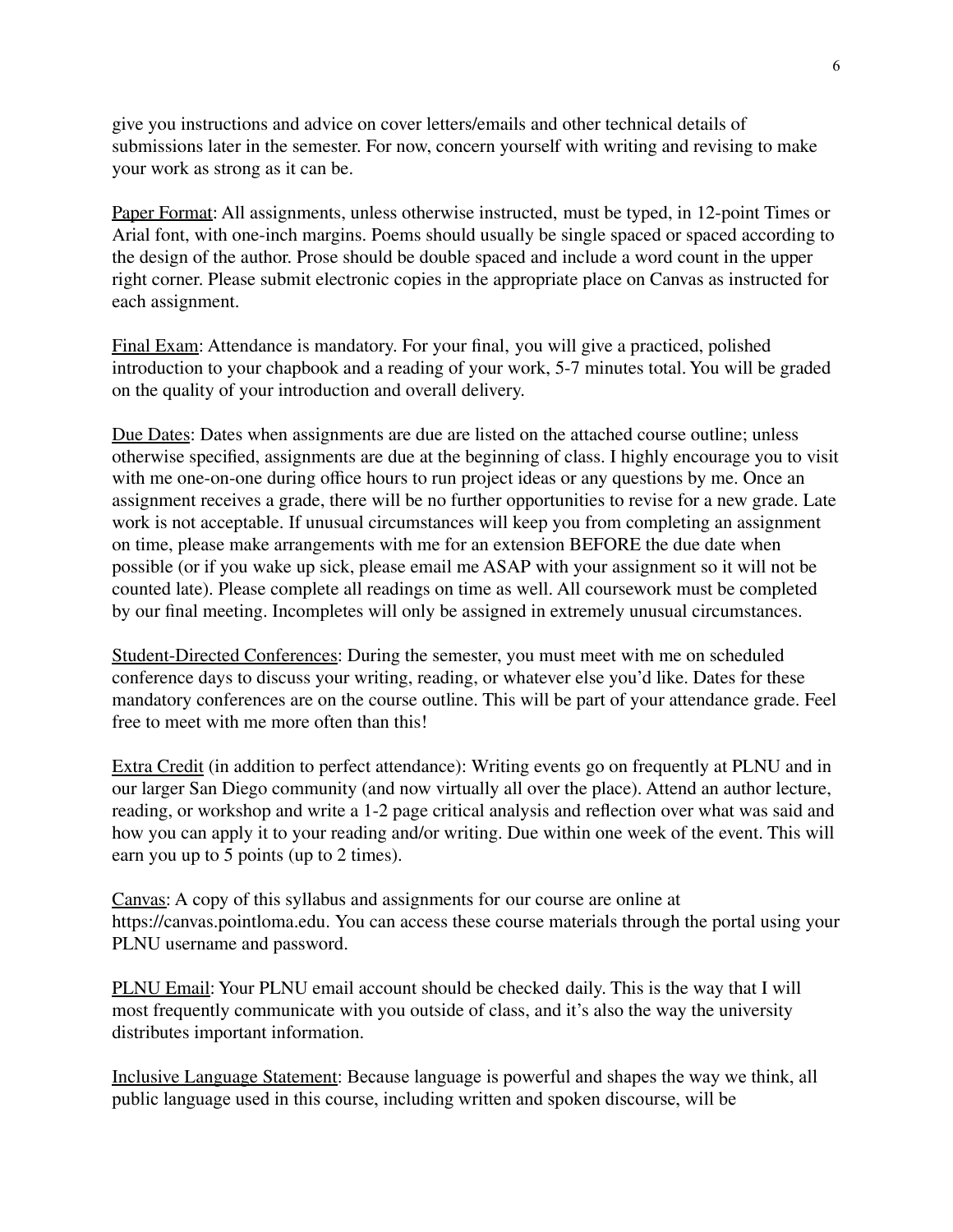inclusive. This standard is outlined by all major academic style guides, including MLA, APA, and Chicago, and is the norm in university-level work. See the section on "[Appropriate](https://owl.purdue.edu/owl/general_writing/academic_writing/using_appropriate_language/index.html) [Language](https://owl.purdue.edu/owl/general_writing/academic_writing/using_appropriate_language/index.html)" at *The Purdue OWL*.

Public Discourse: Much of the work we will do in this class is cooperative. You should think of all your writing and speaking for and in class as public, not private, discourse. By continuing in this class, you acknowledge that your work will be viewed by others in the class.

> *This syllabus is a contract. If you continue in this course, then you agree to comply with the class policies as stated here.*

#### COURSE OUTLINE<sup>1</sup>

| WEEK 1            |                                                   |
|-------------------|---------------------------------------------------|
| R Jan 13          | Introductions                                     |
| Zoom              | Bring a blank journal!                            |
|                   | In Class: Writing laboratory                      |
| WEEK <sub>2</sub> |                                                   |
| T Jan 18          | Read full syllabus (on Canvas)                    |
|                   | Sign up for exercises                             |
|                   | In Class: Poetry defined?                         |
|                   | Exercise                                          |
| $R$ Jan 20        | Read short poems, long poems, $\&$ golden shovels |
|                   | DUE: Lab poem                                     |
|                   | Reading reflection                                |
|                   | In Class: Exercise 1                              |
| WEEK 3            |                                                   |
| T Jan 25          | Read metrical poems                               |
|                   | DUE: Golden shovel poem                           |
|                   | Reading reflection                                |
|                   | In Class: Exercise 2                              |
| $R$ Jan 27        | Read repeating poems                              |
|                   | DUE: Metrical poem                                |
|                   | Reading reflection                                |
|                   | In Class: Exercise 3                              |
| WEEK4             |                                                   |
| T Feb 1           | Read prose poems                                  |
|                   | DUE: Repeating poem                               |

<sup>&</sup>lt;sup>1</sup> This schedule may be changed at the instructor's discretion.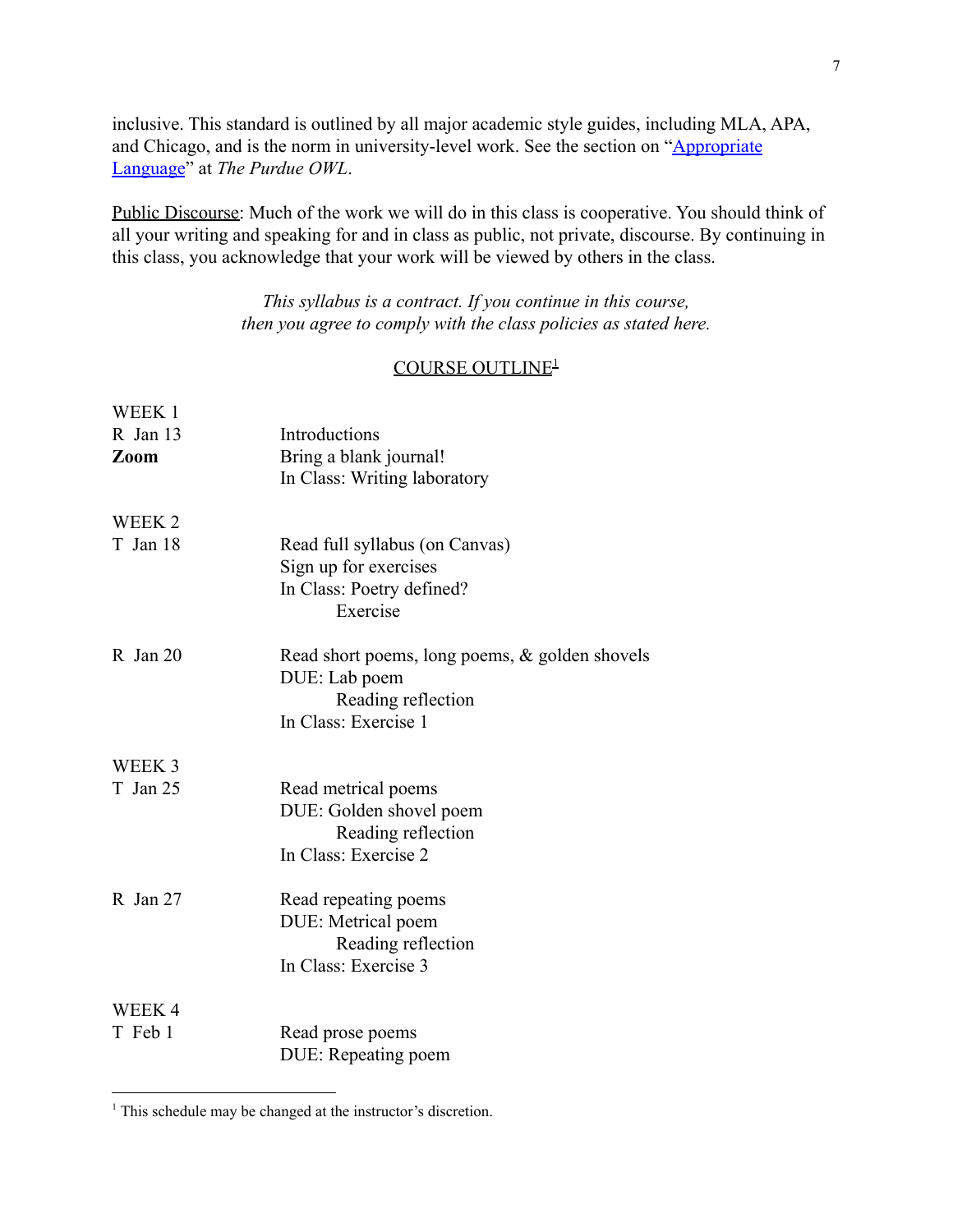Reading reflection In Class: Exercise 4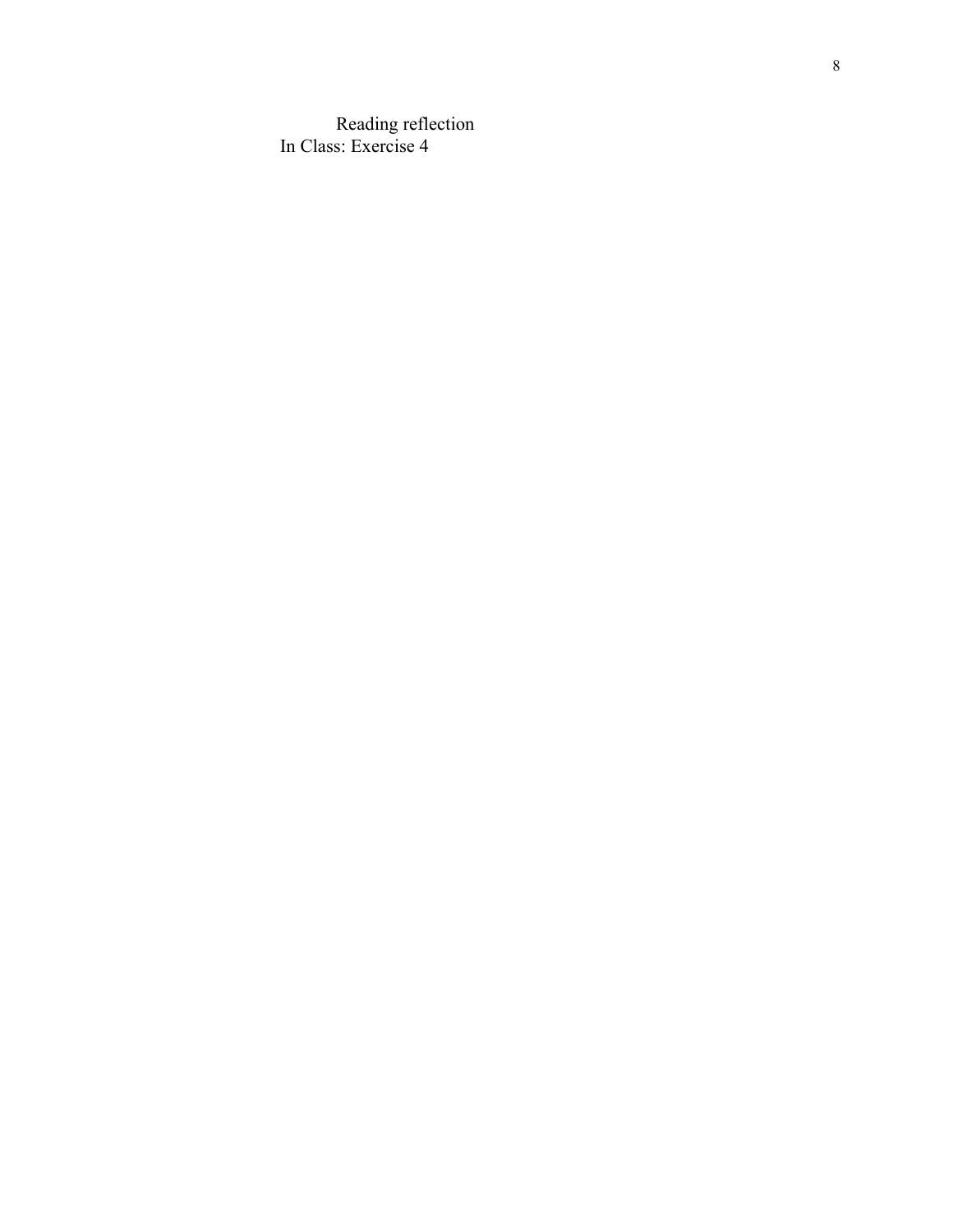| R Feb 3          | Read Manning ( <i>The Gospel of the Bleeding Woman</i> on Canvas)<br>Read project proposal prompt<br>DUE: Prose poem<br>Reading reflection<br>In Class: Exercise 5<br>Intro to poetry collections                                                                              |
|------------------|--------------------------------------------------------------------------------------------------------------------------------------------------------------------------------------------------------------------------------------------------------------------------------|
| WEEK 5           |                                                                                                                                                                                                                                                                                |
| T Feb 8          | Read Pintado (selected poems on Canvas)<br>DUE: Reading reflection<br>In class: Author visit!<br>Exercise 6<br>*You MUST have a copy of all books by this date!                                                                                                                |
| R Feb 10<br>Zoom | Read Jensen (Story Problems on Canvas)<br>DUE: Reading reflection<br>In Class: Author visit! (Zoom)<br>Exercises 7 & 8                                                                                                                                                         |
| WEEK 6           |                                                                                                                                                                                                                                                                                |
| T Feb 15         | Read Russell (How to Become Baba Yaga)                                                                                                                                                                                                                                         |
| Zoom             | Due: Reading reflection<br>In Class: Author visit! (Zoom)<br>Exercises 9 & 10                                                                                                                                                                                                  |
| R Feb 17<br>Zoom | Read Peters ( <i>Un-Becoming</i> )<br>Due: Reading reflection<br>In Class: Author visit! (Zoom)                                                                                                                                                                                |
|                  | Exercises 11 & 12                                                                                                                                                                                                                                                              |
| *Sat Feb 19      | <b>Bonus Event: LJWL Creative Writing Celebration</b><br>10 a.m. coffee & pastries (Bond Patio)<br>10:30 a.m. reading (Bond 103)                                                                                                                                               |
| WEEK 7           |                                                                                                                                                                                                                                                                                |
| T Feb 22         | <b>CONFERENCES</b><br>DUE: Project proposal w/Poems 1 & 2<br>Journal sign-up, Workshop sign-up<br>(Group A: post a poem to Canvas)                                                                                                                                             |
| *Feb 22-25       | <i>Bonus Event:</i> Writer's Symposium by the Sea<br>Mandatory: Attend at least one event. Submit a selfie/screenshot of you<br>obviously in attendance<br>Extra credit: Attend more than one event and turn in an extra credit<br>write-up about the Symposium within a week. |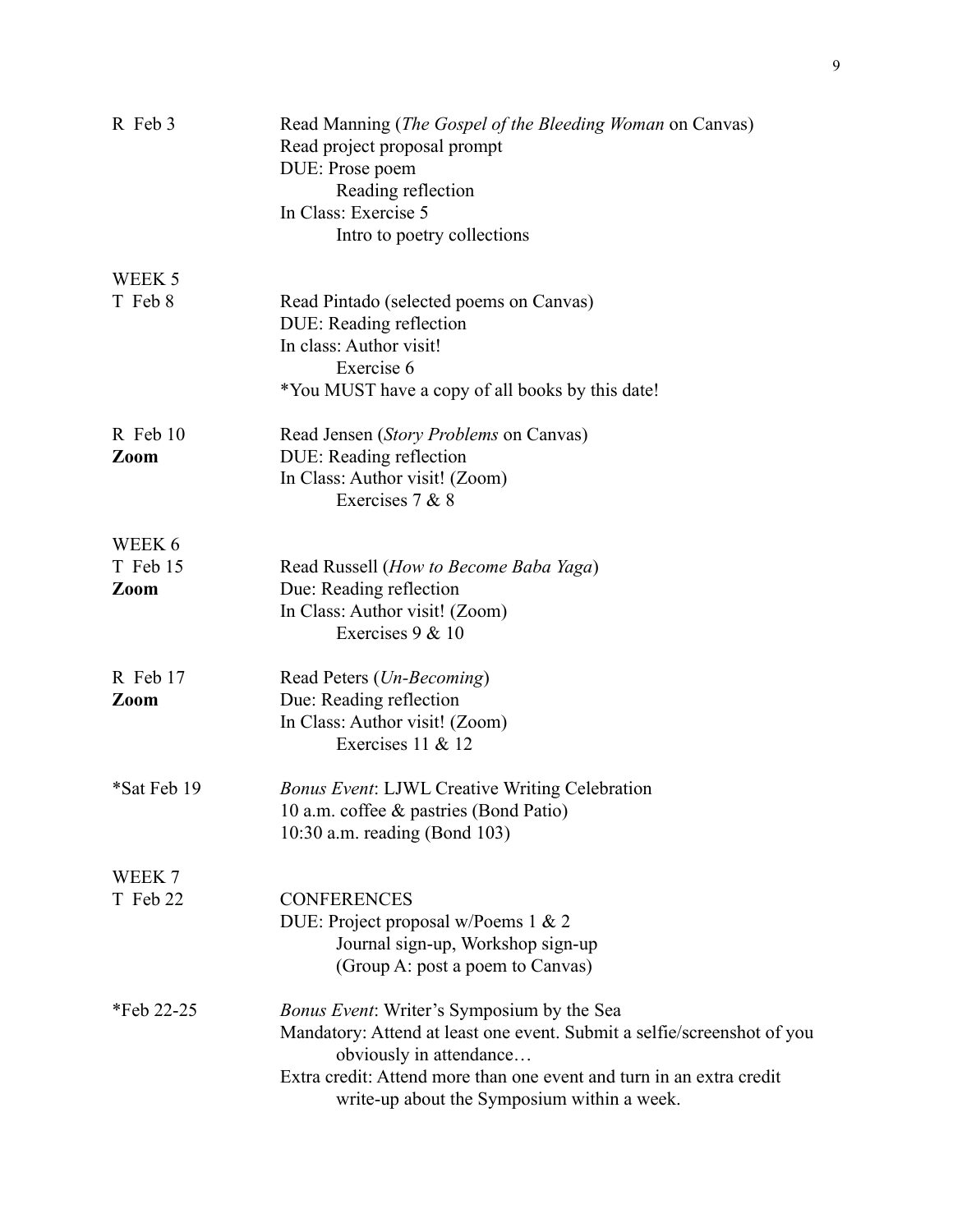| R Feb 24            | <b>CONFERENCES</b><br>(Group B: post a poem to Canvas)                                                       |
|---------------------|--------------------------------------------------------------------------------------------------------------|
| WEEK 8<br>T Mar 1   | DUE: Poem 3<br>In Class: Workshop A<br>(Group C: post a poem to Canvas)                                      |
| R Mar 3             | DUE: Poem 4<br>(Group D: post a poem to Canvas)<br>In Class: Workshop B                                      |
| WEEK 9<br>Mar 7-11  | <b>SPRING BREAK!</b>                                                                                         |
| WEEK 10<br>T Mar 15 | DUE: Poem 5<br>In Class: Workshop C<br>Pod Workshop Survey                                                   |
| R Mar 17            | DUE: Poem 6<br>(All: Post 2 poems to Canvas for Pod Workshops)<br>In Class: Workshop D<br>Menu for Workshop  |
| WEEK 11<br>T Mar 22 | In Class: Pod Workshop 1                                                                                     |
| R Mar 24            | DUE: Poem 7<br>In Class: Pod Workshop 2                                                                      |
| WEEK 12<br>T Mar 29 | Read Davis (The Walled Wife, first half)<br>DUE: Poem 8<br>In Class: Exercises 13 & 14                       |
| R Mar 31            | Read Davis (finish The Walled Wife)<br>DUE: Reading reflection<br>In Class: Author visit!                    |
| WEEK 13<br>T Apr 5  | DUE: Poem 9<br>(All: Post 3 poems as separate discussion threads for Lightning<br>Round Workshop on Canvas!) |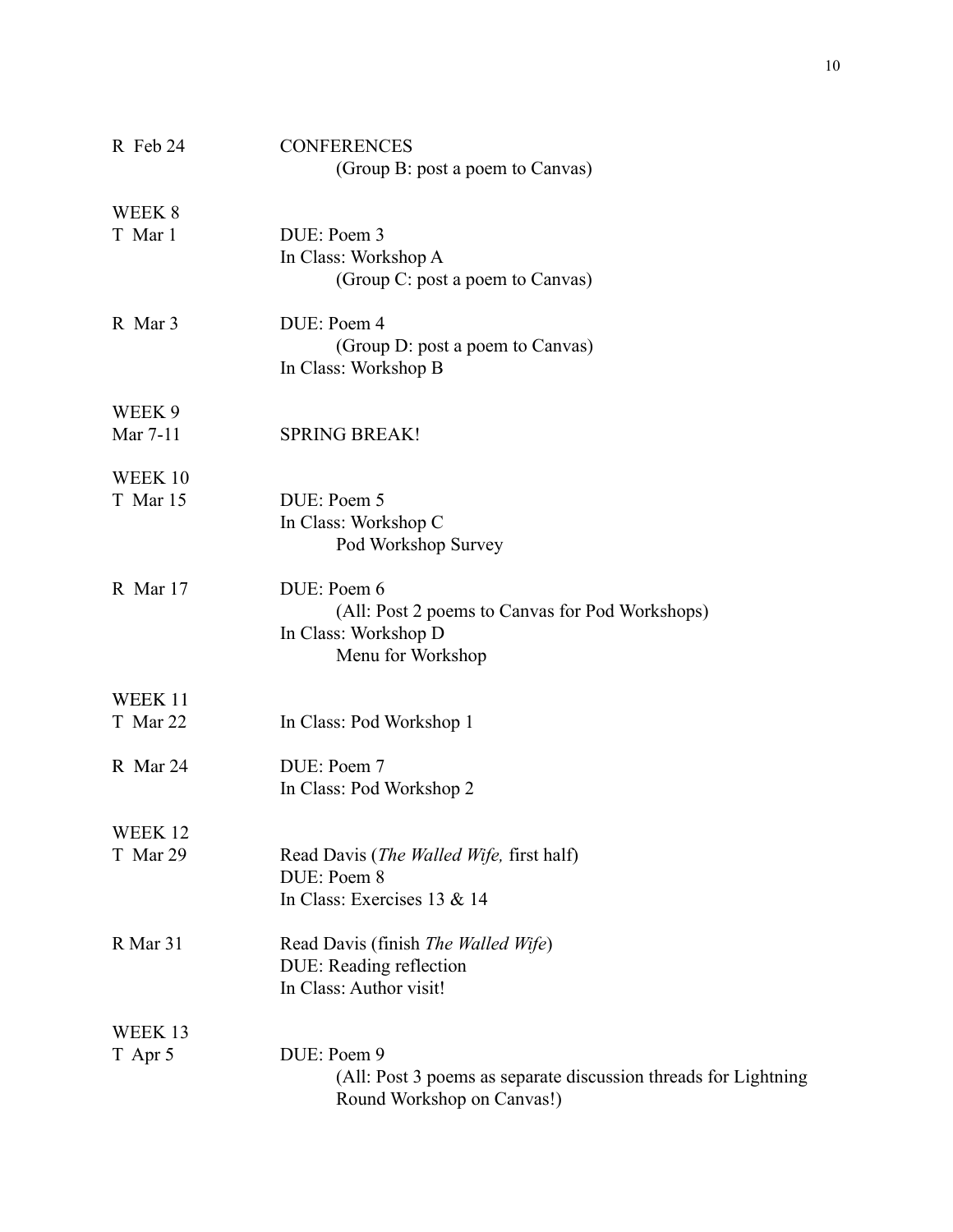|                     | In Class: Exercise 15, Discussion (chap vs. full)                                                                                                                                   |
|---------------------|-------------------------------------------------------------------------------------------------------------------------------------------------------------------------------------|
| R Apr 7             | DUE: Poem 10<br>In Class: Lightning Round Workshop (on Canvas)                                                                                                                      |
| WEEK 14<br>T Apr 12 | Read Glancy's "After the Fire of Writing: On Revision"<br>& "How to Revise a Poem" handout (on Canvas)<br>DUE: Reading reflection<br>In Class: Discuss Glancy and revision          |
| R Apr 14            | <b>EASTER BREAK</b>                                                                                                                                                                 |
| WEEK 15<br>T Apr 19 | Read Sibley Williams's "Six Tips" (on Canvas)<br>DUE: Reading reflection (Sibley Williams)<br>Come with a favorite video of a poet reading/performing<br>In Class: Discuss readings |
| R Apr 21            | In Class: How to Submit for Publication                                                                                                                                             |
| WEEK 16<br>T Apr 26 | <b>DUE: Literary Journal Handouts</b><br>In Class: Literary Journal Presentations                                                                                                   |
| R Apr 28            | <b>DUE: Poem Recitation</b><br>In Class: Recitation Party!<br>Q&A, Debrief ©                                                                                                        |
|                     | <b>FINAL EXAM</b><br>Thursday, May 5<br>10:30 a.m. $-1:00$ p.m.                                                                                                                     |

# **Final reading & celebration DUE: Final chapbooks, Submissions** *Mandatory attendance<sup>2</sup>*

<sup>2</sup> Successful completion of this class requires taking the final examination **on its scheduled day**. The final examination schedule is posted on the Class [Schedules](http://www.pointloma.edu/experience/academics/class-schedules) site. No requests for early examinations or alternative days will be approved.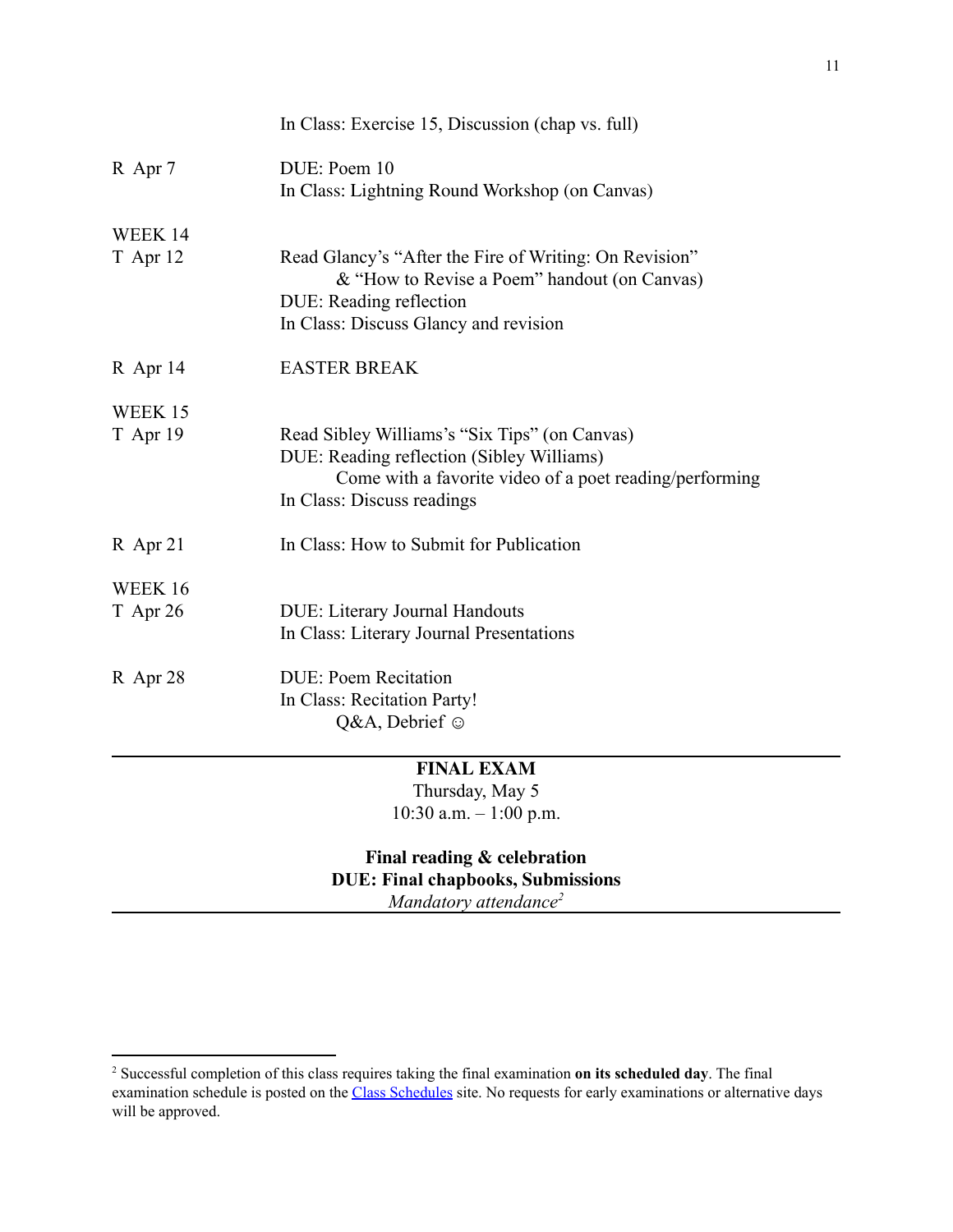### **Important Statements & Policies**

#### **PLNU Mission Statement**

Point Loma Nazarene University exists to provide higher education in a vital Christian community where minds are engaged and challenged, character is modeled and formed, and service becomes an expression of faith. Being of Wesleyan heritage, we aspire to be a learning community where grace is foundational, truth is pursued, and holiness is a way of life.

**LJWL Department Mission Statement:** Welcome to the Department of Literature, Journalism, Writing, and Languages. Embodying the core values of a Christian liberal arts education in the Wesleyan theological tradition, and focusing on the power of language and story to shape us and our world, the LJWL Department and programs will provide students with knowledge, skills, and experiences to equip them to understand, interpret, analyze, evaluate, and create texts as linguistic and/or artistic expressions of diverse human experiences. We value reading, writing, researching, speaking, and discussing as profound means of participating in the redemptive work of God in all of creation. The following document will provide you with the information sources and information guidelines to University and Departmental policies that apply to all courses taken in this Department.

#### **Final Examination Policy**

Successful completion of this class requires taking the final examination **on its scheduled day**. The final examination schedule is posted on the Class [Schedules](http://www.pointloma.edu/experience/academics/class-schedules) site. No requests for early examinations or alternative days will be approved.

### **PLNU Copyright Policy**

Point Loma Nazarene University, as a non-profit educational institution, is entitled by law to use materials protected by the US Copyright Act for classroom education. Any use of those materials outside the class may violate the law.

### **PLNU Academic Honesty Policy**

Students should demonstrate academic honesty by doing original work and by giving appropriate credit to the ideas of others. Academic dishonesty is the act of presenting information, ideas, and/or concepts as one's own when in reality they are the results of another person's creativity and effort. A faculty member who believes a situation involving academic dishonesty has been detected may assign a failing grade for that assignment or examination, or, depending on the seriousness of the offense, for the course. Faculty should follow and students may appeal using the procedure in the university Catalog. See [Academic](http://catalog.pointloma.edu/content.php?catoid=18&navoid=1278) Policies for definitions of kinds of academic dishonesty and for further policy information.

*Note*: For our class's purposes, writing is collaborative, and writers share and borrow from each other all the time. There are ways to do this that are acceptable (such as taking suggestions from professors and peers), but there are also ways to use other people's ideas or words in a way that is considered plagiarism (such as passing off somebody else's work as your own). We will discuss this further in class.